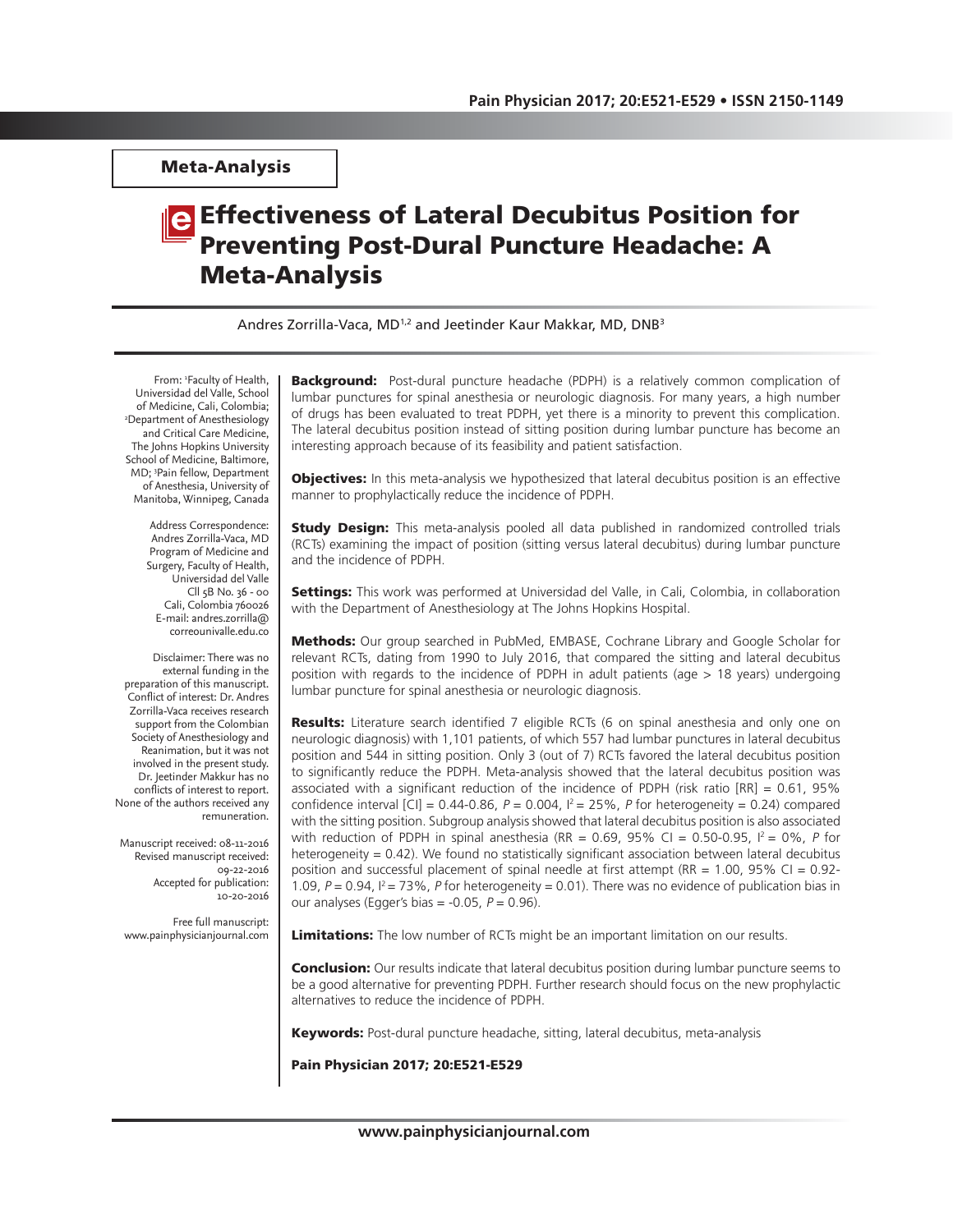**S**pinal anesthesia is a commonly used technique for providing surgical anesthesia to patients undergoing urological, gynecological, and lower limb surgeries (1). Post-dural puncture headache (PDPH) is most commonly reported complication, with an incidence between 10% and 50% (2). Typically, this headache starts after 24–48 hours and lasts for 1–2 days (1). The location of the headache is variable and is often accompanied by neck stiffness, nausea, tinnitus, hearing loss, and photophobia (3). Several theories have been postulated regarding the pathophysiology. The most accepted theory is reduction of cerebrospinal fluid (CSF) pressure, following leak of CSF and resultant downwards movement of brain structures, resulting in stretching of meninges and vasodilatation of cerebral vessels (4,5). Commonly accepted contributory factors are gender of the patient, position of the patient at the time of performing the block, type and size of the needle, direction of bevel of the needle (parallel or vertical to longitudinal dural fibers), angle of approach, number of attempts, and saline injections (6-8).

Treatment of PDPH has been a focus of several reviews. Fluid intake, immobilization, posture, and drug therapy have been good approaches for the treatment of PDPH (9-11). Appendix 1 is describing the most important preventive and therapeutic strategies of PDPH management. Nonetheless, prevention of PDPH is more important. Effectiveness of bed rest and fluid intake was recently reviewed as an alternative for preventing PDPH. However, Arevalo-Rodriqguez et al (10) found no evidence supporting use of fluids and bed rest to prevent PDPH in patients after lumbar puncture.

The role of patient position during the time of puncture has also been considered as a factor for PDPH (12). The lateral decubitus position instead of the sitting position during lumbar puncture has become an interesting approach because of its feasibility and patient satisfaction (13). In this meta-analysis we hypothesized that lateral decubitus position is an effective manner to prophylactically reduce the incidence of PDPH.

## **METHODOLOGY**

This meta-analysis was performed according to Preferred Reporting Items for Systematic Review and Meta-Analyses (PRISMA) and following the recommendations of the Cochrane Collaboration (14,15). The protocol for this review has been registered at PROS-PERO International Prospective Register of Systematic Reviews (CDR42016045219).

# Eligibility Criteria

## *Types of Studies*

Two authors reviewed the literature and screened the abstracts independently. They selected all relevant articles in full text for detailed comprehension and further assessment of the quality and agreement of inclusion criteria. This meta-analysis focused on randomized controlled trials (RCTs), published poster presentations, systematic review and matched case-control studies with a methodology of randomization. We did not restrict our selection criteria to studies developed at specific regions nor studies with very low sample size.

## *Types of Participants*

The participants included in this meta-analysis were adult patients (age > 18 years) who underwent lumbar puncture for spinal anesthesia or neurologic diagnosis in a sitting or lateral decubitus position.

## *Types of Intervention*

The lateral decubitus position was considered the intervention in this meta-analysis, and the control group consisted of patients in the sitting position.

## *Types of Outcome Measures*

The primary outcome in this meta-analysis was the incidence of PDPH defined as a headache that is characteristically worse when the head is elevated and becomes milder or completely relieved when the patient is supine (16,17). For the purpose of this metaanalysis, the time of follow-up (typically within one post-operative week) for assessing PDPH could vary between the studies but there was not criteria for exclusion regarding this aspect. Secondary outcomes were the incidence of success in the first attempt of lumbar puncture, nausea, and vomiting.

## Exclusion Criteria

We excluded studies that assessed the impact of post-operative position on the incidence of PDPH. Studies evaluating only hemodynamic changes between the position approaches were also excluded.

## Literature Search

The MEDLINE/PubMed (from 1950 to July 2016), Google Scholar (from 1960 to July 2016), EMBASE (from 1980 to July 2016), and Cochrane library (from 1990 to July 2016) were searched for randomized studies comparing the lateral decubitus and sitting position during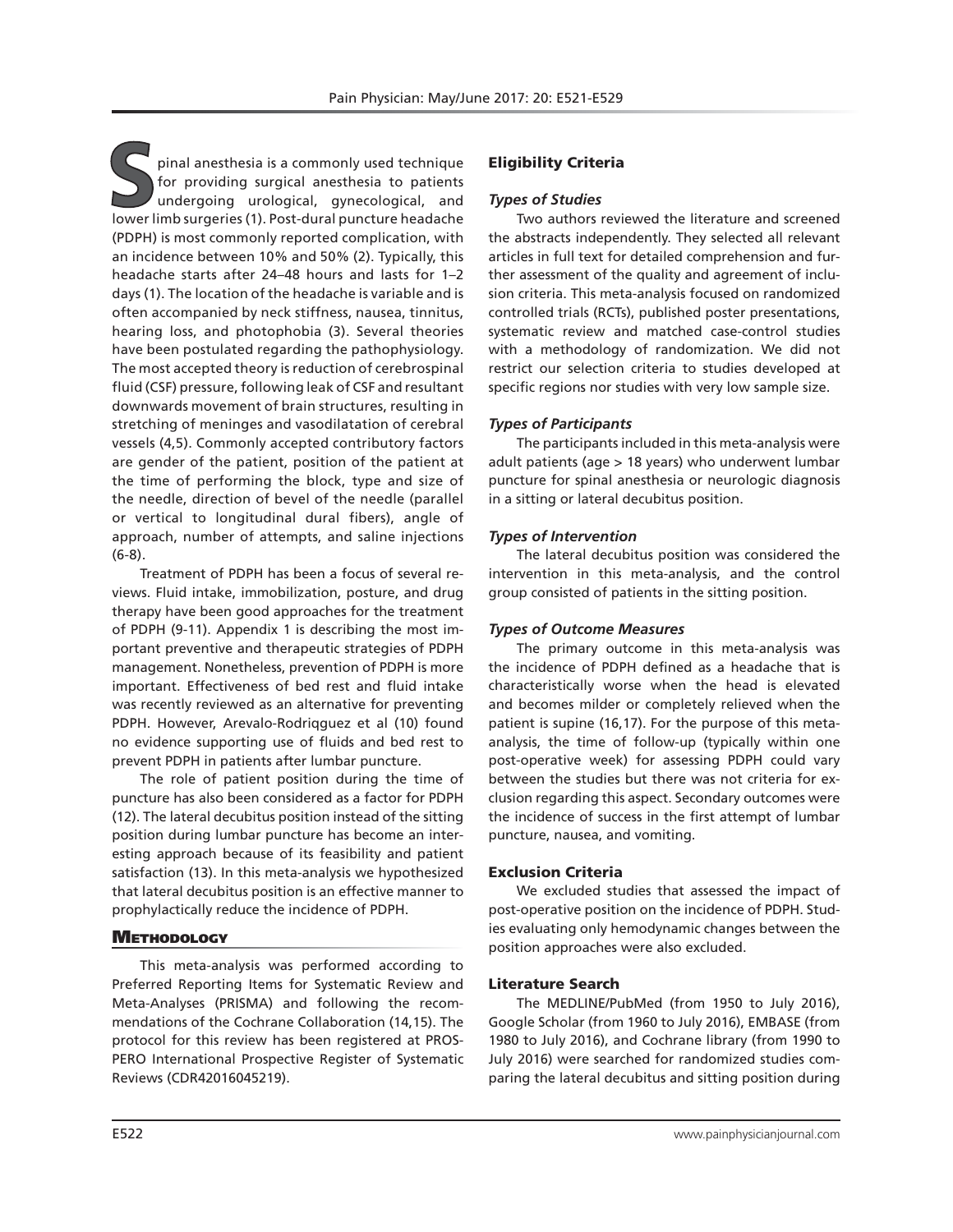lumbar punctures for spinal anesthesia or neurologic diagnosis.

## Search Strategy

The terms included in the search strategy were 'post-dural puncture headache,' 'spinal anesthesia,' 'lumbar puncture,' 'posture,' 'lateral decubitus,' 'sitting,' and 'position.' We did not restrict for language. The search strategy was translated in accordance to the other database Boolean operators. In addition, we reviewed citations of included articles in order to ensure inclusion of relevant studies not captured in our initial literature search.

## Data Extraction and Management

Two authors verified and extracted the data of the eligible articles. They completed a predefined database in Microsoft Excel that contained all the possibly relevant variables for this meta-analysis (year of publication, sample size, mean age, female percentage, needle design, indication of lumbar puncture, and incidence of PDPH for the intervention and control group).

## Assessment of Methodological Quality

Two authors performed the methodological quality assessment. The quality of each study included in this meta-analysis was assessed by the Cochrane Review Criteria for Randomized Studies. The score was calculated for each study based on 7 items: random sequence generation, allocation concealment, blinding of personnel who performed lumbar punctures, blinding of outcome assessment, incomplete outcome data, selective reporting, and other bias. Each item was scored between 0 and 2 (0 being 'negative,' 1 'unclear,' and 2 'positive').

## Quality of Evidence

The quality of the evidence provided in this metaanalysis was measured using 5 levels of evidence, ranging from level I to III, with 3 subcategories in level II, as previously reported (18).

## Statistical Analysis

First, an exploratory qualitative analysis was conducted to describe the characteristics of the studies included in this meta-analysis. The meta-analysis was performed using the Review Manager 5.3 (Cochrane Collaboration, Oxford, UK) with random-effect model (DerSimonian & Laird method) (19). The incidence of PDPH was extracted as a dichotomous variable (present or absent) and compared using risk ratios (RR) with

their respective 95% confidence intervals (CI). We used forest plots to illustrate the estimations and overall effect sizes (pooled RR represented as a solid diamond at the bottom of the forest plot). Heterogeneity of each meta-analyzed value was assessed by (I<sup>2</sup>) with the correspondent chi-squared test ( $I<sup>2</sup> < 50\%$  and  $I<sup>2</sup> > 50\%$ were considered insignificant and significant heterogeneity, respectively). Publication bias was calculated using Stata version 13.0 (Stata, College Station, TX) with the Begg's and Egger's test. Funnel plots were constructed to represent any tendency for publishing in favor to the positive effect. Significant publication bias was considered when there was asymmetry in the funnel plot (meaning that smaller studies tend to show larger RRs) and a statistically significant bias coefficient according to the Egger's test. *P* values < 0.05 were considered as statistically significant in all statistical analyses.

# **RESULTS**

# Study Identification and Selection

Initial search yielded 3,413 records. After excluding duplications, we screened a total of 2,671 titles and abstracts. Only 11 articles were read with detail. Two RCTs were excluded because they were performed in pediatric patients, one RCT because the authors only studied hemodynamic changes, and an additional article because of its observational design (20). The trial flow diagram illustrates the number of excluded and included articles in detail (Fig. 1).

## Study Characteristics

Seven potentially eligible articles were reviewed (12,13,21-25). Most of the studies were published as original articles but only one study was a poster presention (21). Six studies enrolled patients in a prospective manner with a random allocation (12,13,21-24).There was only one study with a retrospective design that reviewed cases and controls using a matching methodology (without potential differences between intervention and control group) (25). Six out of the 7 articles included patients who underwent lumbar puncture for spinal anesthesia (4 studies enrolled gynecological surgeries, 2 enrolled urological procedures, and one included different types of surgeries) (13,21-25).Only one of these studies performed lumbar puncture for neurologic diagnosis (12). Table 1 summarizes the characteristics of the studies included in the analysis.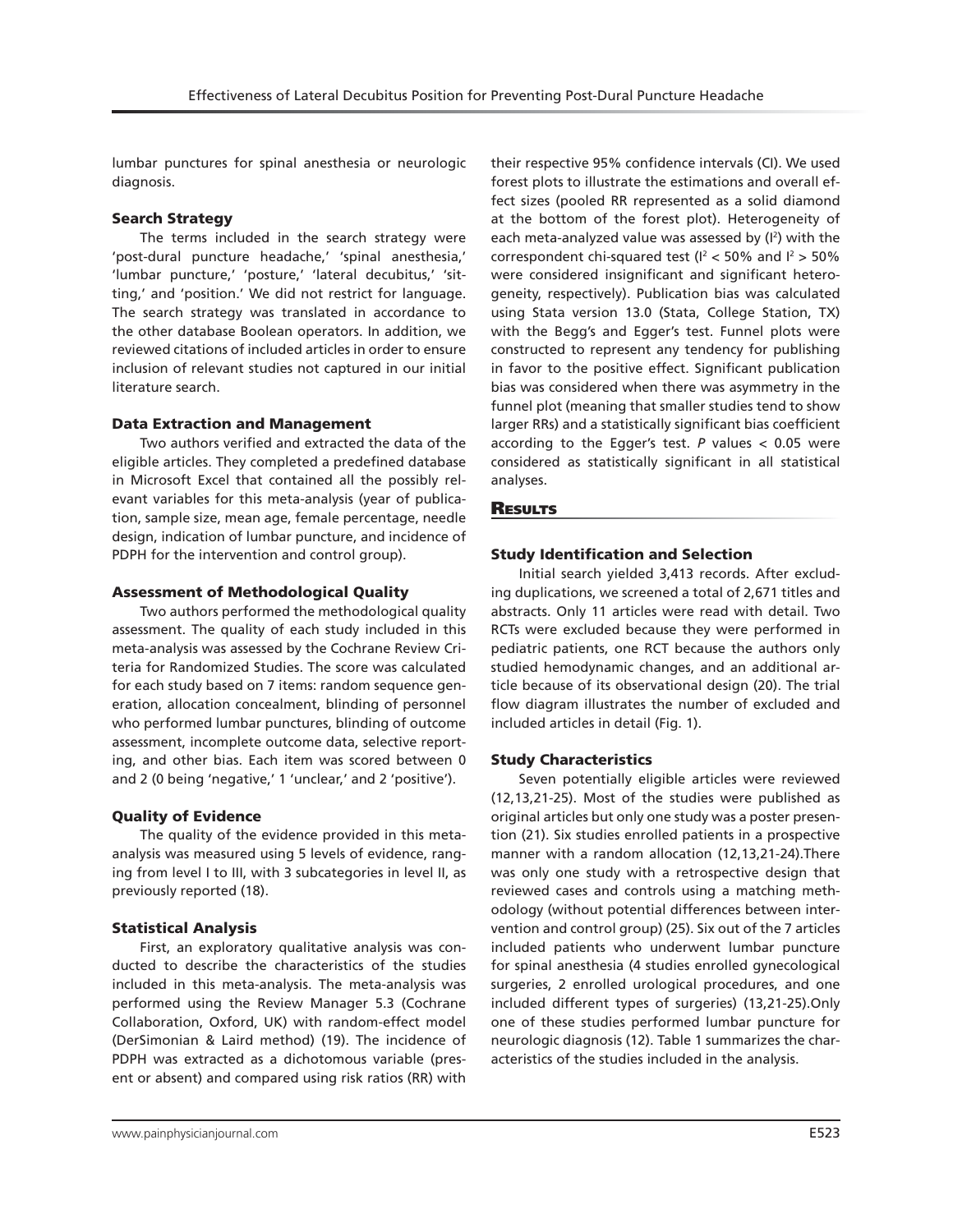

#### Methodological Quality Assessment

The results of the methodological quality assessment are shown in Fig. 2. The quality assessment criteria ranged from 13 to 7 points for evidence synthesis.

#### Primary Outcome

All of the studies reported the incidence of PDPH in both the intervention and control group. Three

of the studies concluded a significant reduction in the incidence of PDPH when using lateral decubitus position during lumbar puncture (12,22,24), and 4 of them did not find a statistically significant reduction of PDPH when sitting and lateral decubitus position were compared. (13,21,23,25). In this meta-analysis, we found that lateral decubitus position is associated with a statistically significant reduction of PDPH compared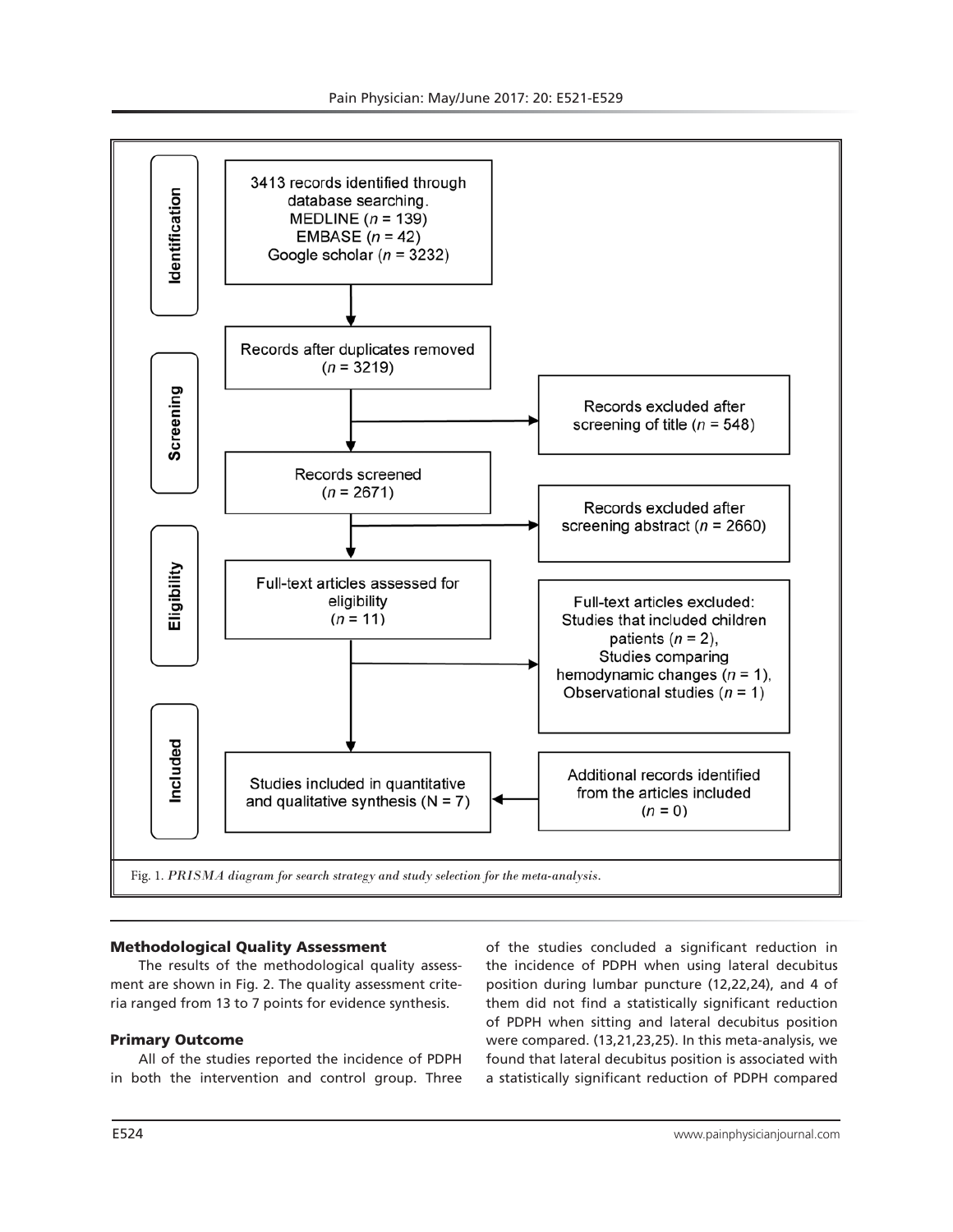| Reference                           | <b>Condition</b>                                         | Number of<br>participants | Anesthetic<br>management                                                               | Needle design<br>(Gauge) | Female<br>$\%$ | Age<br>(Years) | <b>Outcomes</b>                                                                                                         |
|-------------------------------------|----------------------------------------------------------|---------------------------|----------------------------------------------------------------------------------------|--------------------------|----------------|----------------|-------------------------------------------------------------------------------------------------------------------------|
| Baysinger<br>et al. 1992.<br>(21)   | Spinal anesthesia for<br>post-partum tubal<br>ligation   | LD: 43<br>SIT: 47         | Subarachnoid block<br>using 70 mg of<br>lidocaine in 1.4 cc of<br>dextrose 7.5%        | Quincke (25G)            | 100%           | NA             | PDPH, number of<br>patch, number of<br>attempts, failed blocks,<br>blocks abandoned.                                    |
| Lee et al.<br>1995.(13)             | Spinal anesthesia for<br>perineal or urologic<br>surgery | LD: 80<br>SIT: 80         | Subarachnoid block<br>using 1% tetracaine<br>with dextrose 10%                         | Quincke (25G)            | 51.3%          | 40.3           | <b>PDPH</b>                                                                                                             |
| Bayter et al.<br>2007(22)           | Spinal anesthesia for<br>cesarean section                | LD:96<br>SIT: 87          | Subarachnoid block<br>using 10 mg of $0.5\%$<br>bupivacaine plus<br>fentanyl           | Quincke (25G)            | 100%           | 24.6           | PDPH, number<br>of attempts, blood<br>loss, hypotension,<br>nausea, vomiting,<br>other intraoperative<br>complications. |
| Majd et al.<br>2011.(12)            | Neurologic diagnosis                                     | LD: 65<br>SIT:60          | NA                                                                                     | Quincke (21G)            | 52%            | 50.9           | PDPH, number of<br>attempts.                                                                                            |
| Ozturk et al.<br>2015(25)           | Spinal anesthesia for<br>cesarean section                | LD: 77<br>SIT: 72         | Subarachnoid block<br>using 2.5 mL of<br>0.5% bupivacaine                              | Quincke (25G)            | 100%           | 29.1           | PDPH, number of<br>attempts.                                                                                            |
| Chakraborty<br>et al. 2016.<br>(23) | Spinal anesthesia for<br>different surgeries             | LD: 150<br>SIT: 150       | Subarachnoid block                                                                     | Quincke (25G)            | 83.7%          | 32.3           | PDPH, number of<br>attempts, hypotension.                                                                               |
| Davoudi et<br>al. 2016.(24)         | Spinal anesthesia for<br>cesarean section                | LD: 46<br>SIT: 48         | Subarachnoid block<br>using $2 \text{ mL of } 0.5\%$<br>bupivacaine plus<br>sufentanil | Quincke (24G)            | 100%           | 26.9           | PDPH, nausea,<br>vomiting, sensory<br>block duration,<br>epidural blood patch<br>requirement.                           |

| Table 1. Characteristics of studies included in the analysis. |  |  |  |  |  |  |  |
|---------------------------------------------------------------|--|--|--|--|--|--|--|
|---------------------------------------------------------------|--|--|--|--|--|--|--|

with the sitting position (Fig. 3; RR = 0.61, 95% CI = 0.44-0.86,  $P = 0.004$ ). This association remained in subgroup analysis for spinal anesthesia (RR =  $0.69$ , 95% CI  $= 0.50 - 0.95$ ,  $P = 0.02$ ). The subgroup of lumbar puncture for neurologic diagnosis was assessed in only one study (RR = 0.38, 95% CI = 0.20-0.69, *P* = 0.002).

## Secondary Endpoints

Four studies compared the frequency of success in the first attempt of lumbar puncture between sitting and lateral decubitus position. We found no statistically significant differences between the 2 positions (Fig. 4; RR =1.00, 95% CI = 0.92-1.09, *P* = 0.94).

## Heterogeneity and Publication Bias

In overall analysis, the pooled RR obtained a nonsignificant heterogeneity (I2 =25%, *P* = 0.24). Similarly, in subgroup analysis of spinal anesthesia there was a non-significant heterogeneity ( $l^2$ =0%,  $P$  = 0.42). In the analysis of success in the first attempt of lumbar puncture, there was significant heterogeneity ( $I^2 = 73\%$ ,  $P =$ 0.01). There was no evidence of publication bias in our analyses (Fig. 5; Egger's test bias=-0.05, *P* = 0.96).

## **Discussion**

To our knowledge, this is the first meta-analysis assessing the influence of lateral decubitus position to prevent PDPH. We found a statistically significant reduction in the incidence of PDPH when using lateral decubitus position during lumbar puncture. Additionally, we found no relationship between position and successful first attempt of lumbar puncture.

Spinal anesthesia is a commonly performed anesthetic technique (1). PDPH is the most common adverse effect associated with immobilization, disability, and prolonged hospitalization (26,27). Increased fluid intake and patient positioning after the onset of PDPH have been reviewed (10). Review on the role of optimal position at the time of performing the procedure would update the performer and also allow weighing of risk benefits, in terms of easier blocks in sitting position as compared to lateral position in relation to the incidence of PDPH (24).

There are multiple factors associated with PDPH (16,17). The technique of spinal anesthesia has shown to be a decisive factor for preventing PDPH. The design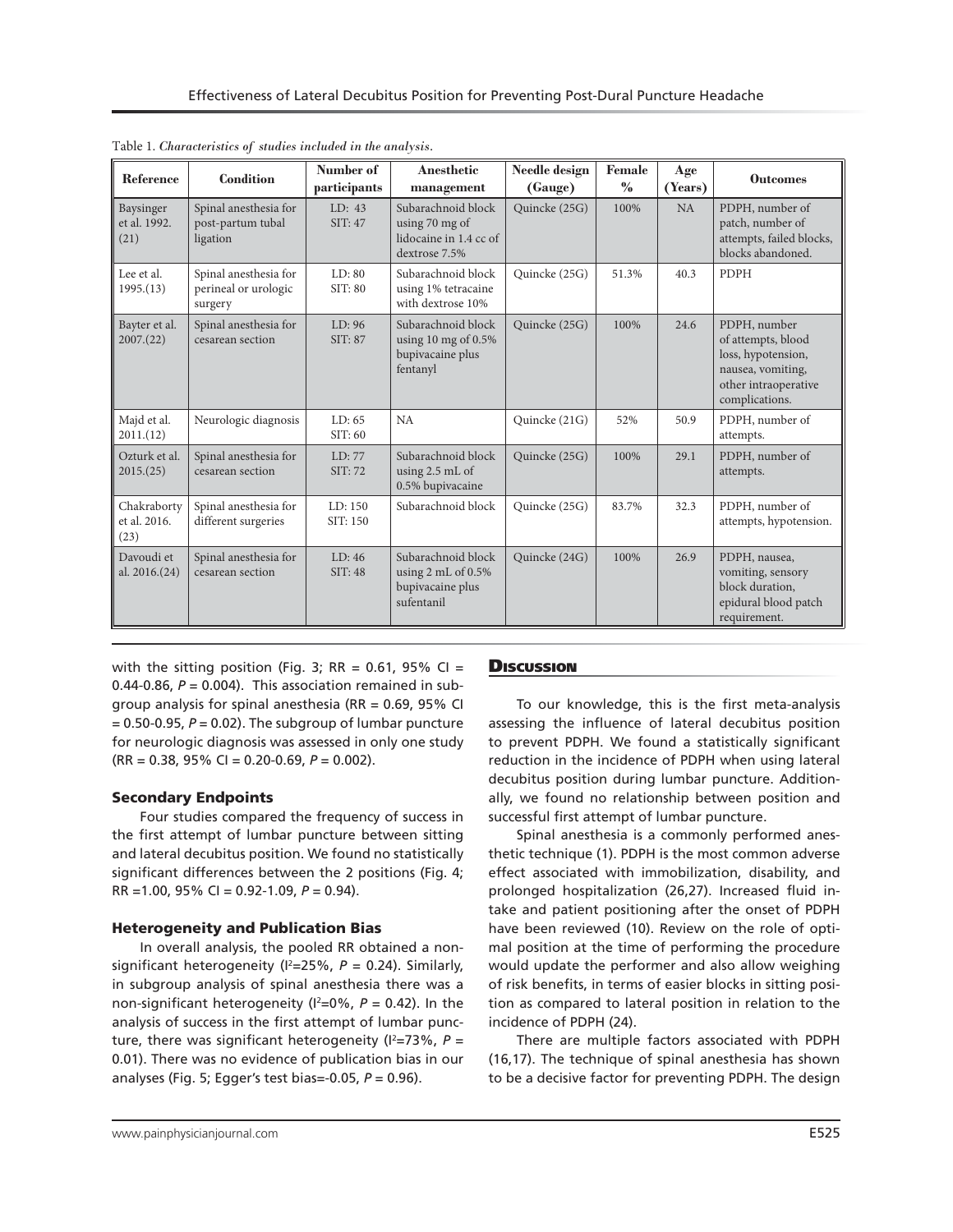



and gauge of the spinal needles is one of the most significant, modifiable factors associated with PDPH, followed by non-modifiable factors such as the age (younger patients have a greater risk) and gender (women are at at higher risk) (6-8,28). Several studies have also demonstrated that the direction of the bevel (midline or paramedian) is associated with PDPH, the paramedian approach being a protective factor (8,13). This study is another example that supports the significant impact of positioning during lumbar punctures on the incidence of PDPH.

The potential benefits of lateral decubitus position for preventing PDPH can be explained by the differences in CFS pressures between the sitting and lateral decubitus position. Sitting position is associated with a higher CSF pressure of 40 cm  $H_2$ O, as compared to 5–20 cm  $H<sub>2</sub>O$  in lateral position (4,29). This higher pressure is hypothetically associated with a larger hole and a prolonged leak at a higher pressure (12). Further displacement of brain matter and meninges occur earlier in sitting position, resulting in more symptoms. This downward movement does not occur in the lateral position leading to a lower risk of developing PDPH (12).

Several anesthesiologists prefer the sitting position. The main reasons of why sitting position is usually preferred over the lateral decubitus position includes: comfort of the patients, lower risk of failures in obese patients, and it facilitates identification of the midline structures. Also, in obstetric patients this position avoids concealed aortocaval compression, which occurs in lateral decubitus position due

|                                                                                                 | Lateral |     | <b>Sitting</b> |     |        | <b>Risk Ratio</b>                                    | <b>Risk Ratio</b>                                    |  |  |  |
|-------------------------------------------------------------------------------------------------|---------|-----|----------------|-----|--------|------------------------------------------------------|------------------------------------------------------|--|--|--|
| <b>Study or Subgroup</b>                                                                        |         |     |                |     |        | Events Total Events Total Weight M-H, Random, 95% CI | M-H, Random, 95% CI                                  |  |  |  |
| 1992 Baysinger et al                                                                            |         | 43  | 8              | 47  | 11.6%  | 1.09 [0.45, 2.66]                                    |                                                      |  |  |  |
| 1995 Lee et al                                                                                  |         | 80  | 8              | 80  | 8.4%   | 0.63 [0.21, 1.83]                                    |                                                      |  |  |  |
| 2007 Bayter et al                                                                               | 15      | 96  | 25             | 87  | 21.8%  | $0.54$ [0.31, 0.96]                                  |                                                      |  |  |  |
| 2011 Majd et al                                                                                 | 11      | 65  | 27             | 60  | 20.2%  | 0.38 [0.20, 0.69]                                    |                                                      |  |  |  |
| 2015 Ozturk et al                                                                               | 10      | 77  | 11             | 72  | 13.8%  | 0.85 [0.38, 1.88]                                    |                                                      |  |  |  |
| 2016 Chakraborty et al                                                                          | 16      | 150 | 19             | 150 | 19.4%  | $0.84$ [0.45, 1.57]                                  |                                                      |  |  |  |
| 2016 Davoudi et al                                                                              | 2       | 46  | 10             | 48  | 4.9%   | 0.21 [0.05, 0.90]                                    |                                                      |  |  |  |
| <b>Total (95% CI)</b>                                                                           |         | 557 |                | 544 | 100.0% | 0.61 [0.44, 0.86]                                    |                                                      |  |  |  |
| <b>Total events</b>                                                                             | 67      |     | 108            |     |        |                                                      |                                                      |  |  |  |
| Heterogeneity: Tau <sup>2</sup> = 0.05; Chi <sup>2</sup> = 8.02, df = 6 (P = 0.24); $I^2$ = 25% |         |     |                |     |        |                                                      |                                                      |  |  |  |
| Test for overall effect: $Z = 2.85$ (P = 0.004)                                                 |         |     |                |     |        |                                                      | 0.01<br>100<br>10<br>Favours Lateral Favours Sitting |  |  |  |

*PDPH.*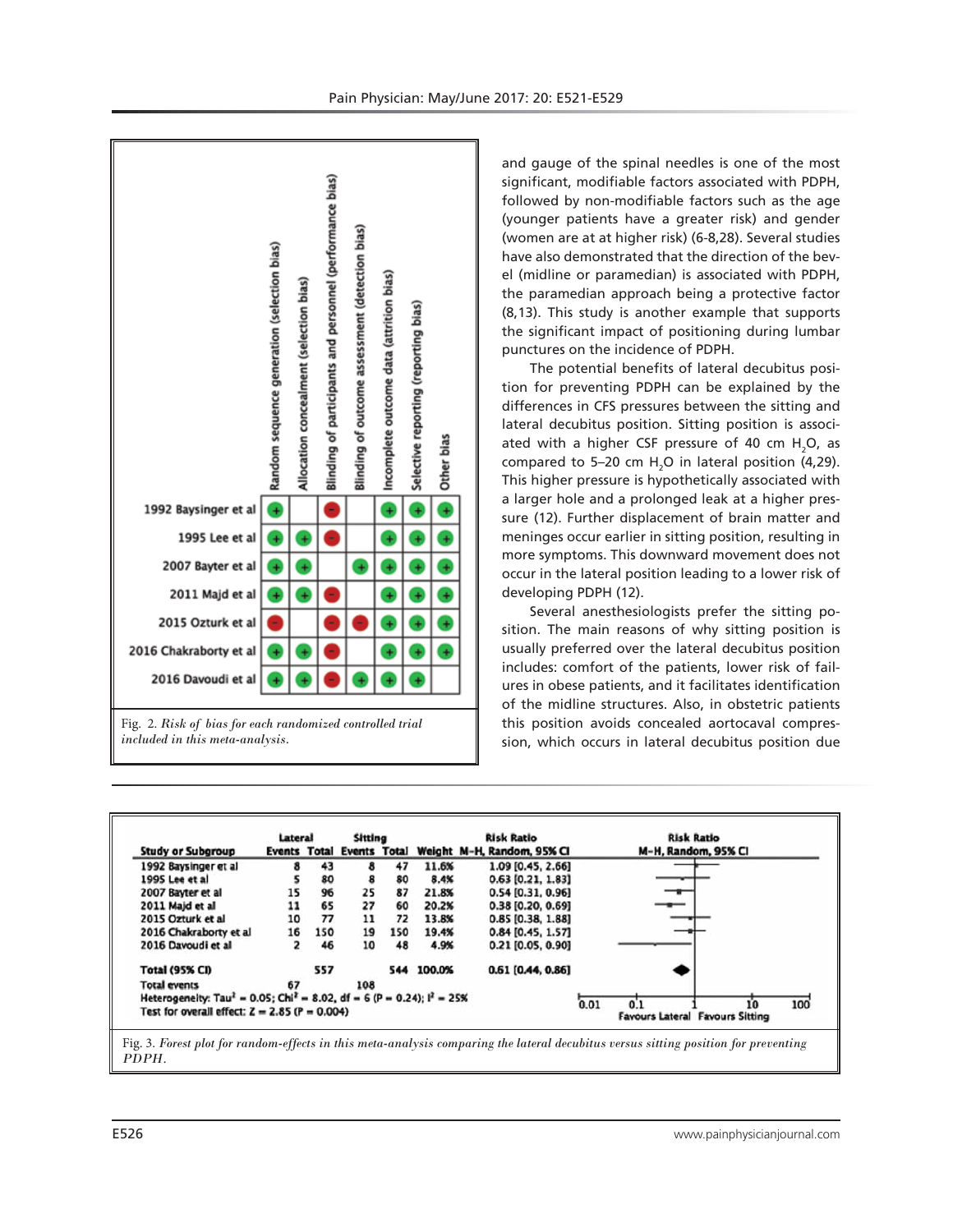|                                                                          | Lateral |     | Sitting |     |                                                     | <b>Risk Ratio</b>   | <b>Risk Ratio</b>                                    |  |  |
|--------------------------------------------------------------------------|---------|-----|---------|-----|-----------------------------------------------------|---------------------|------------------------------------------------------|--|--|
| <b>Study or Subgroup</b>                                                 |         |     |         |     | Events Total Events Total Weight M-H, Fixed, 95% CI |                     | M-H, Fixed, 95% CI                                   |  |  |
| 2007 Bayter et al                                                        | 82      | 96  | 61      | 87  | 22.8%                                               | 1.22 [1.04, 1.43]   | $-$                                                  |  |  |
| 2011 Majd et al                                                          | 63      | 65  | 58      | 60  | 21.5%                                               | 1.00 [0.94, 1.07]   |                                                      |  |  |
| 2015 Ozturk et al                                                        | 53      | 77  | 45      | 72  | 16.6%                                               | 1.10 [0.87, 1.39]   |                                                      |  |  |
| 2016 Chakraborty et al                                                   | 92      | 150 | 110     | 150 | 39.2%                                               | $0.84$ [0.71, 0.98] |                                                      |  |  |
| <b>Total (95% CI)</b>                                                    |         | 388 |         |     | 369 100.0%                                          | 1.00 [0.92, 1.09]   |                                                      |  |  |
| <b>Total events</b>                                                      | 290     |     | 274     |     |                                                     |                     |                                                      |  |  |
| Heterogeneity: Chi <sup>2</sup> = 11.26, df = 3 (P = 0.01); $I^2 = 73\%$ |         |     |         |     |                                                     |                     |                                                      |  |  |
| Test for overall effect: $Z = 0.07$ (P = 0.94)                           |         |     |         |     |                                                     |                     | 0.2<br>0.5<br><b>Favours Sitting Favours Lateral</b> |  |  |

Fig. 4. *Forest plot for random-effects in this meta-analysis comparing the lateral decubitus versus sitting position for success in the first attempt of lumbar puncture.*

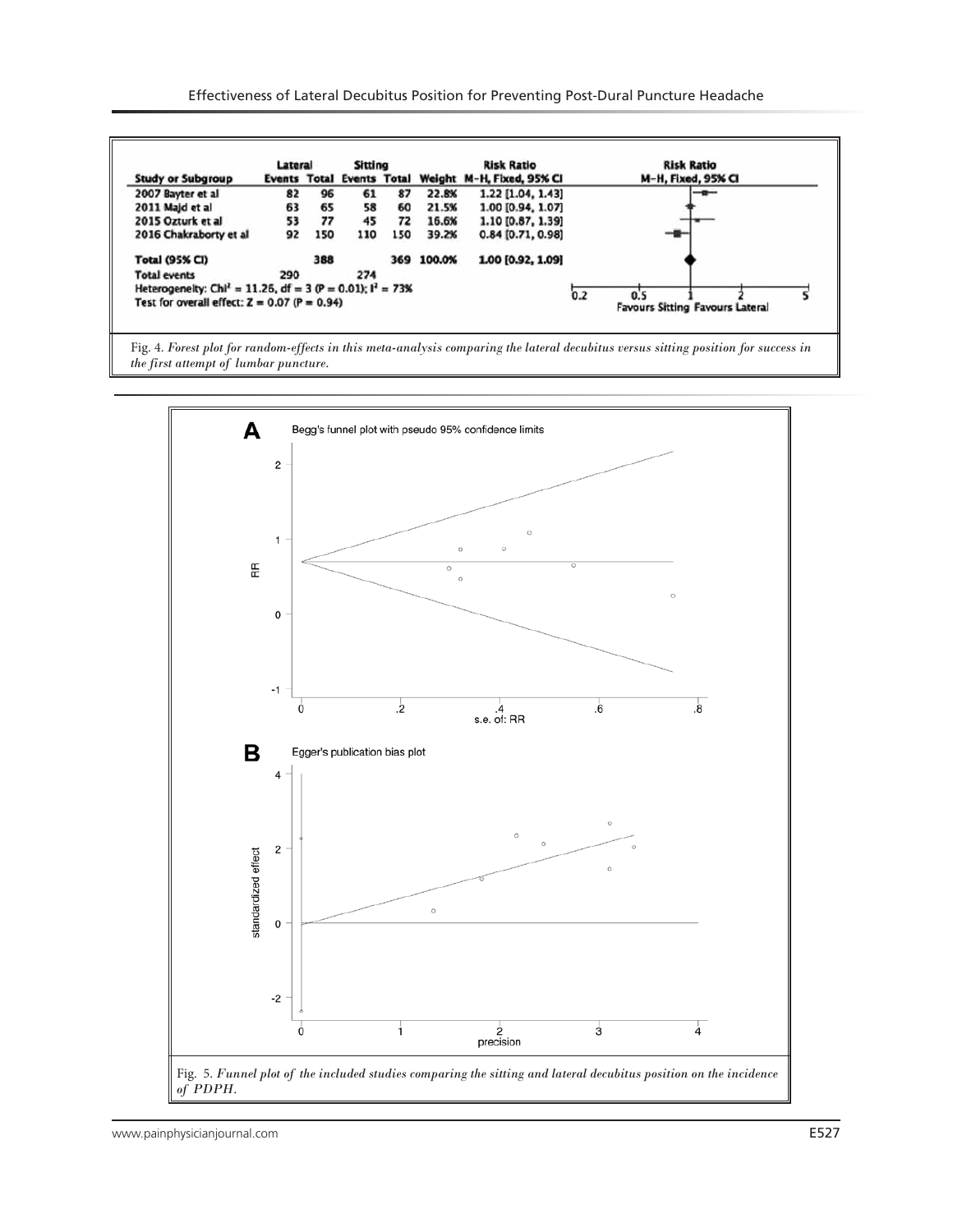to the fetus collapsing the vessels and causing reduction in maternal cardiac output (25,30). The principal documented disadvantage of the sitting position is the orthostatic hypotension. However, several RCTs have shown comparable incidences of hypotension between the 2 positions (25,30). The lateral decubitus position also provides a number of advantages such as a better sensory block due to the spread of local anesthetics (31), and the tendency to be leaner, compared with patients undergoing lumbar punctures in the sitting position (30). The main concern of the lateral decubitus position is the compression of axillary neurovascular structures.

We recognize that the major strength of this metaanalysis is the robustness and consistency of the results, as well as the low heterogeneity and non-significant risk of publication bias. However, this meta-analysis has limitations. Firstly, only a few articles met the inclusion criteria leading to a low sample size. Secondly, we were not able to study other outcomes that can possibly influence the incidence of PDPH. Thirdly, we did not take into account the impact of protocols of duration of certain positions after performing the lumbar puncture. Lastly, the impact or applicability of our results remains uncertain as the sitting position is widely accepted in regional anesthesia.

## **CONCLUSIONS**

Our results indicate that lateral decubitus position during lumbar puncture seems to be a good alternative for preventing PDPH. We encourage further investigation on new prophylactic alternatives to decrease the incidence of PDPH.

#### **REFERENCES**

- Perlas A, Chaparro LE, Chin KJ. Lumbar neuraxial ultrasound for spinal and epidural anesthesia: A systematic review and meta-analysis. *Reg Anesth Pain Med* 2016; 41:251-260.
- 2. Kuntz KM, Kokmen E, Stevens JC, Miller P, Offord KP, Ho MM. Post-lumbar puncture headaches: Experience in 501 consecutive procedures. *Neurology* 1992; 42:1884-1887.
- 3. Grande PO. Mechanisms behind postspinal headache and brain stem compression following lumbar dural puncture: A physiological approach. *Acta Anaesthesiol Scand* 2005; 49:619-626.
- 4. Grant R, Condon B, Hart I, Teasdale GM. Changes in intracranial CSF volume after lumbar puncture and their relationship to post-LP headache. *J Neurol Neurosurg Psychiatry* 1991; 54:440-442.
- 5. Hatfalvi BI. Postulated mechanisms for postdural puncture headache and review of laboratory models. Clinical experience. *Reg Anesth* 1995; 20:329-336.
- 6. Zorrilla-Vaca A, Healy R, Zorrilla-Vaca C. Finer gauge of cutting but not pencil-Point needles correlate with lower incidence of post-dural puncture headache: A meta-regression analysis. *J Anesth* 2016; 30:855-863.
- 7. Wu CL, Rowlingson AJ, Cohen SR, Michaels RK, Courpas GE, Joe EM, Liu SS. Gender and post-dural puncture headache. *Anesthesiology* 2006; 105:613-618.
- Richman JM, Joe EM, Cohen SR, Rowl-

ingson AJ, Michaels RK, Jeffries MA, Wu CL. Bevel direction and postdural puncture headache: A meta-analysis. *Neurologist* 2006; 12:224-228.

- 9. Basurto Ona X, Uriona Tuma SM, Martinez Garcia L, Sola I, Bonfill Cosp X: Drug therapy for preventing post-dural puncture headache. *Cochrane Database Syst Rev* 2013; Issue 2. Art. No.: Cd001792.
- 10. Arevalo-Rodriguez I, Ciapponi A, Roque i Figuls M, Munoz L, Bonfill Cosp X. Posture and fluids for preventing post-Dural puncture headache. *Cochrane Database Syst Rev* 2016; Issue 3. Art. No.: Cd009199.
- 11. Abdulla S, Abdulla W, Eckhardt R. Caudal normal saline injections for the treatment of post-dural puncture headache. *Pain Physician* 2011; 14:271-279.
- 12. Majd SA, Pourfarzam S, Ghasemi H, Yarmohammadi ME, Davati A, Jaberian M. Evaluation of pre lumbar puncture position on post lumbar puncture headache. *J Res Med Sci* 2011; 16:282-286.
- 13. Lee IO. Effect of position and needle bevel direction on the postdural puncture headache in spinal anesthesia. *Korean J Anesthesiol* 1995; 29:112-117.
- 14. Bero L, Rennie D. The Cochrane Collaboration. Preparing, maintaining, and disseminating systematic reviews of the effects of health care. *Jama* 1995; 274:1935-1938.
- 15. Liberati A, Altman DG, Tetzlaff J, Mulrow C, Gotzsche PC, Ioannidis JP, Clarke M,

Devereaux PJ, Kleijnen J, Moher D. The PRISMA statement for reporting systematic reviews and meta-analyses of studies that evaluate health care interventions: explanation and elaboration. *PLoS Med* 2009; 6:e1000100.

- 16. Bezov D, Ashina S, Lipton R. Post-dural puncture headache: Part II- prevention, management, and prognosis. *Headache* 2010; 50:1482-1498.
- 17. Bezov D, Lipton RB, Ashina S. Post-dural puncture headache: Part I diagnosis, epidemiology, etiology, and pathophysiology. *Headache* 2010; 50:1144-1152.
- 18. Berg AO, Allan JD. Introducing the third US Preventive Services Task Force. *Am J Prev Med* 2001;20: 3-4.
- 19. DerSimonian R, Kacker R. Random-effects model for meta-analysis of clinical trials: An update. *Contemporary Clinical Trials* 2007; 28:105-114.
- 20. Islam MS, Nahar S, Huq SS. Efficacy of low dose hyperbaric bupivacaine in spinal anaesthesia for LUCS. *Bangl Medical J Khulna* 2013; 45:15-18.
- 21. Baysinger C, Chapple I, Horton W, Bowe E. The influence of sitting and lateral positions on the incidence of dural puncture headache in patients who undergo postpartum tubal ligation. *Reg Anesth Pain Med* 1992; 17:53.
- 22. Bayter A, Ibáñez F, García M, Meléndez HJ. Cefalea post-punción en pacientes sometidas a cesárea bajo anestesia subaracnoidea. Eficacia de la posición